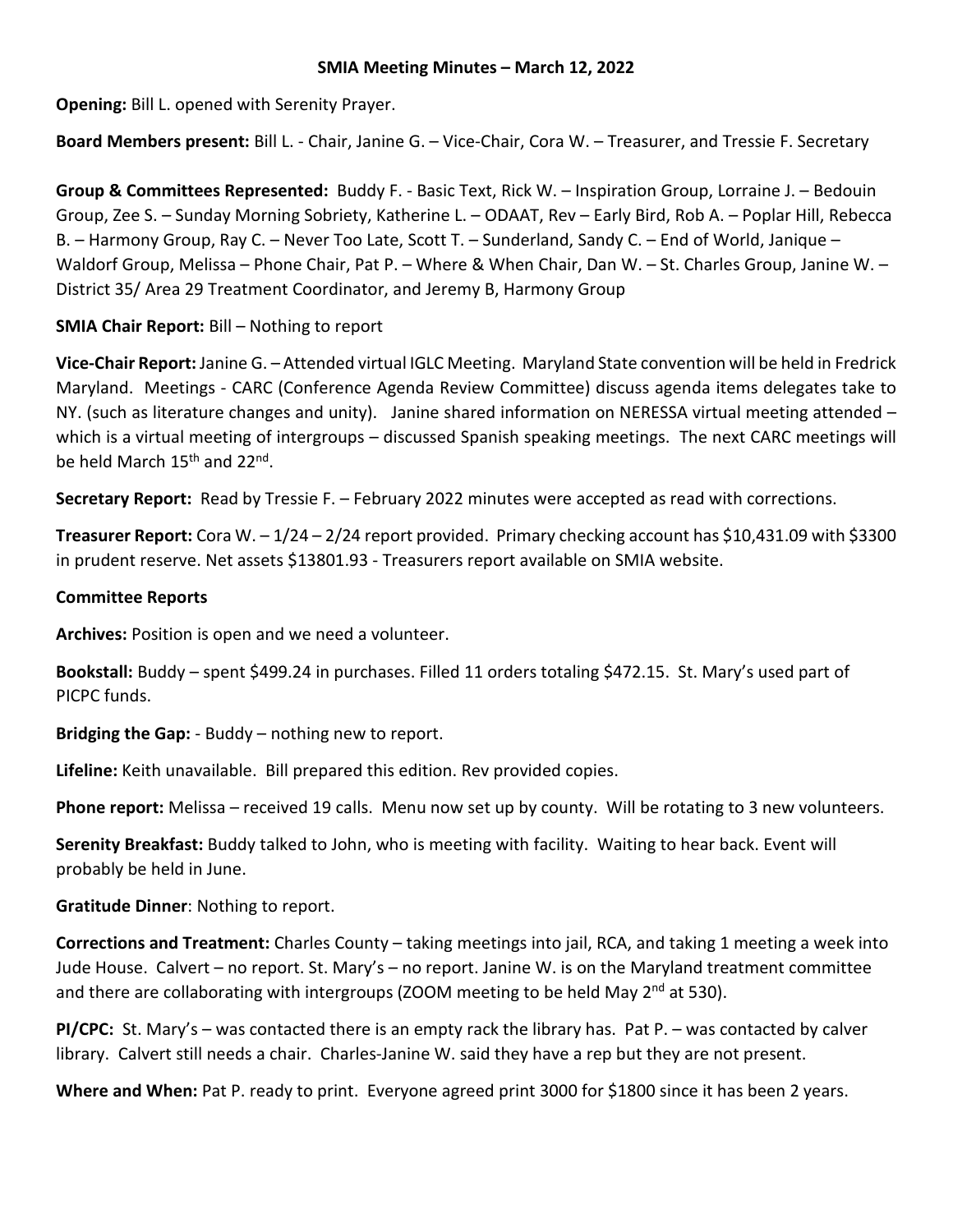**Website:** Bill L. gave report.

| <b>Web Report</b>               |                                  |
|---------------------------------|----------------------------------|
| <b>Total Visitors</b>           | 4598 - Up 3.00 %                 |
| 5 Most Frequently visited pages | Home Page $-7155$                |
|                                 | On-Line Meetings – 872           |
|                                 | Where and When Calendar – 672    |
|                                 | Where and When Search-446        |
|                                 | Temporary Group Suspension - 238 |
| <b>Referring Sites</b>          | Direct                           |
|                                 | <b>Others</b>                    |
|                                 | Search Engines - Google, Bing    |
|                                 |                                  |

The SMIA On-Line Bookstall had 364 new visitors since the January meeting. 10 new orders were submitted, 5 were completed, 3 are processing, and 2 were cancelled.

### **Site Updates and Changes**

There were no significant site updates or changes

#### **Meeting Change Information**

We can now post on-line only meetings, meaning they have no associated physical meeting. We have 6 on-line only meetings in our service area. There were 7 new meetings added to our listings; Beach Beacon On-Line (3 meetings), Keep It Real (2 meetings), Solomon's On-Line, and Prince Frederick Big Book. There were 5 group terminations submitted; Daily Reprieve Big Book, Rocky Roads, Wednesday Night Women's Meeting, Brown Bag, and Gent's, Ladies, and Dames. The Sunderland Meeting moved from All Saints Episcopal Church to Mount Harmony UMC and the name was changed to Sunderland at Harmony

Currently there are 134 meetings in our service area; 119 meetings are in-person, 11 meetings are hybrid, 6 meetings are on-line only, and 9 meetings are reported as suspended. Of those 9, 4 have an on-line presence

### **Document Posts and Updates**

Mobile App 2021 v3.2.1 released – 2/3/22 Where and When PDF updated – 2/3/22 Lifeline Posted – 1/31/22 Finance Page updated – 1/27/22 SMIA Minutes Posted – 1/14/22

**Old Business** – Election of Parliamentarian, Vice-Chair and Treasurer. Since there was only 1 nominee for each, the Secretary cast one vote for each position and the following people were elected. Katherine L., Vice-Chair Rebecca B., Treasurer, and Rob A,. Parliamentarian. Bill requested email addresses for new board members. E-Mails will go to outgoing and newly elected Vice-Chair and Treasurer for a period of time.